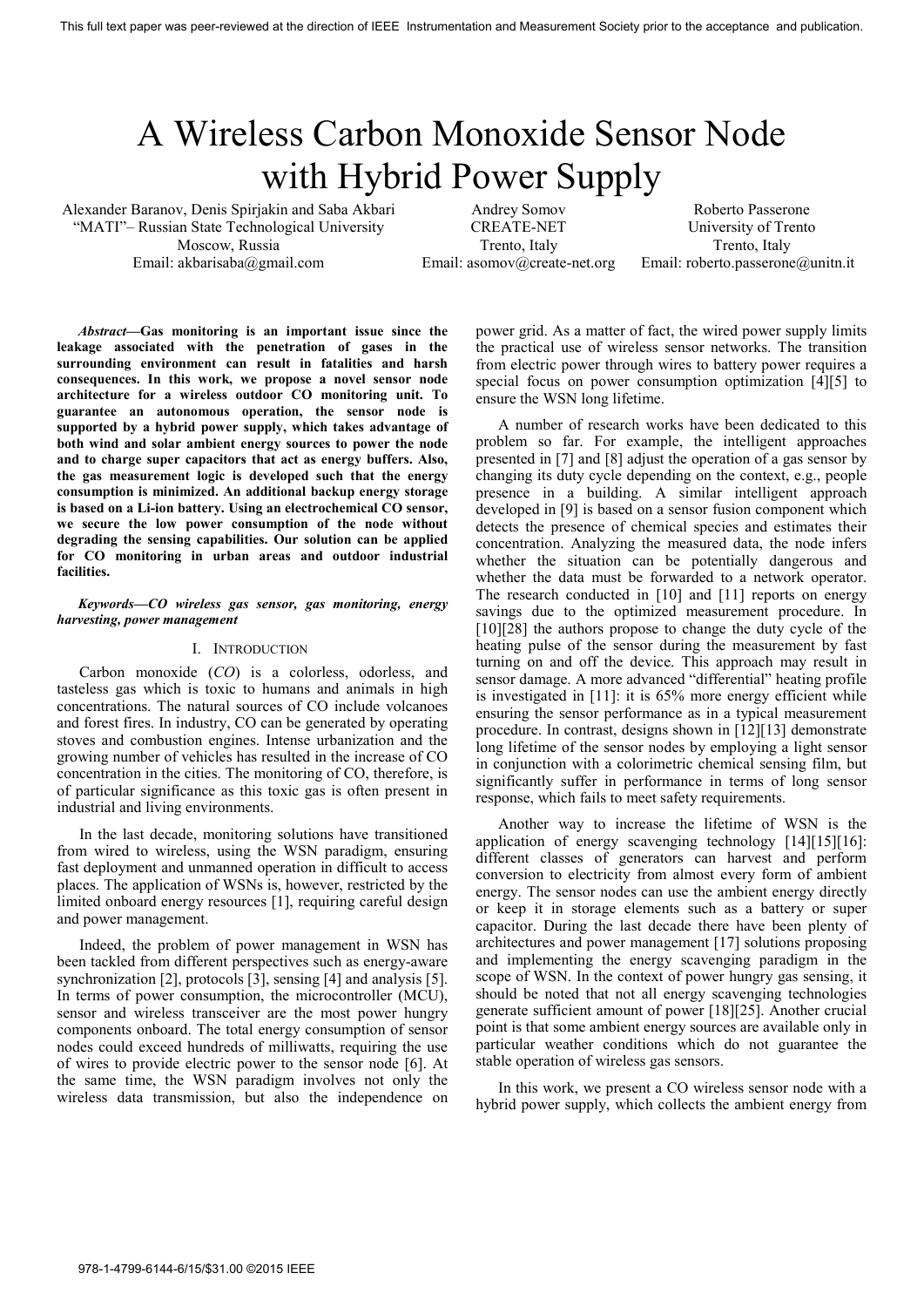sun and wind. In our approach, the dual harvester directly powers the sensor node at any time through the source with the most amount of available energy, while the remaining scavenged energy is stored in super capacitors or on a backup battery. When the ambient energy is not sufficient, the node is powered through the secondary storage elements, i.e., super capacitors. The CO sensor node can be assigned for individual use as well as being integrated into an IEEE 802.15.4. ZigBee network which is less power hungry than a WiFi one [27]. The novelty of this work lies in the energy efficient design of the platform with a particular focus on the hybrid power supply.

This paper is organized as follows: in Section II we perform an overview of the developed system, present the system architecture and design requirements. Section III describes the sensor node operation. We discuss energy scavenging and power consumption estimation in Section IV. Finally, we provide concluding remarks and discuss our future work in Section V.

# II. SYSTEM OVERVIEW

In this section we first overview the relevant standards on admissible CO concentration, and then describe the system architecture. The following standards regarding the maximum permissible concentration of CO gases for the residential areas as well as industrial complexes are accepted in Russia:

- For residential areas, the maximum permissible concentration of CO for a long term stay is  $3 \text{ mg/m}^3$ (approximately 2.6 ppm at the temperature of 20 $\mathrm{^{0}C}$  and pressure of 1 bar) and for a short duration of stay it corresponds to 5 mg/m<sup>3</sup> (approximately 4.3 ppm at the temperature of 20 ${}^{0}$ C and pressure of 1 bar).
- The maximum permissible value of the CO concentration at industrial complexes is 20 mg/m<sup>3</sup> (approximately 17 ppm at the temperature of 20  $\mathrm{^0C}$  and pressure of 1 bar).

An autonomous wireless sensor node for CO monitoring is shown in Fig. 1. The core element of the node is the *processing unit,* based on the ATXMTGA32A4 MCU, which manages the operations of the *sensing* and the *wireless communication* blocks. The sensing circuit is built around a NAP-505 electrochemical sensor with three electrodes



Fig. 1. The block diagram of the CO wireless gas sensor node with a hybrid power supply where *C1* and *C2* are super capacitors



Fig. 2. Analog sensing circuit

(working, reference, counter) by Nemoto. Wireless communication supports the ZigBee protocol and is implemented using an ETRX3 2.4 GHz wireless modem. The ZigBee transceiver is operated by the AT commands, which are transmitted through the UART interface of the MCU. The node is supplied by a hybrid power supply via a DC/DC converter which outputs 2.8 V. The hybrid power supply consists of wind and solar harvesters each wired in parallel with a super capacitor and one 3.7 V Li-ion battery. In thisdesign, the battery is a backup storage: our experimental results demonstrate that the node can successfully rely on the ambient energy and the energy stored in the supercapacitors.

The power management block operates as follows: the voltage across the battery and super capacitors *C1* and *C2* is controlled by the *power monitor* and relayed by the *switch*. If the voltage across the super capacitors exceeds 0.4 V, the one with the most charged unit is selected for powering the node. *C1* is supplied by wind energy and *C2* by solar energy. The supplied voltage level is then converted to a stable 2.8 V by the DC/DC unit (TPS61200).

As for the CO sensor, we used an NAP-505 (Nemoto) gas sensor operating in amperometric mode for this work. The CO wireless gas sensor node uses the Zigbee technology and transmits data via the BACnet protocol. An ETRX3 Zigbee modem was used for data transmission and the protocol was realized by the MCU program.

The wireless sensor is designed to operate in a wireless network in order to perform outdoor ecological monitoring of air in urban areas and industrial facilities. The data regarding the concentration of CO are sent to the network coordinator, which can be a computer with a Zigbee USB modem or device having a sound and light alarm. The range of data transmission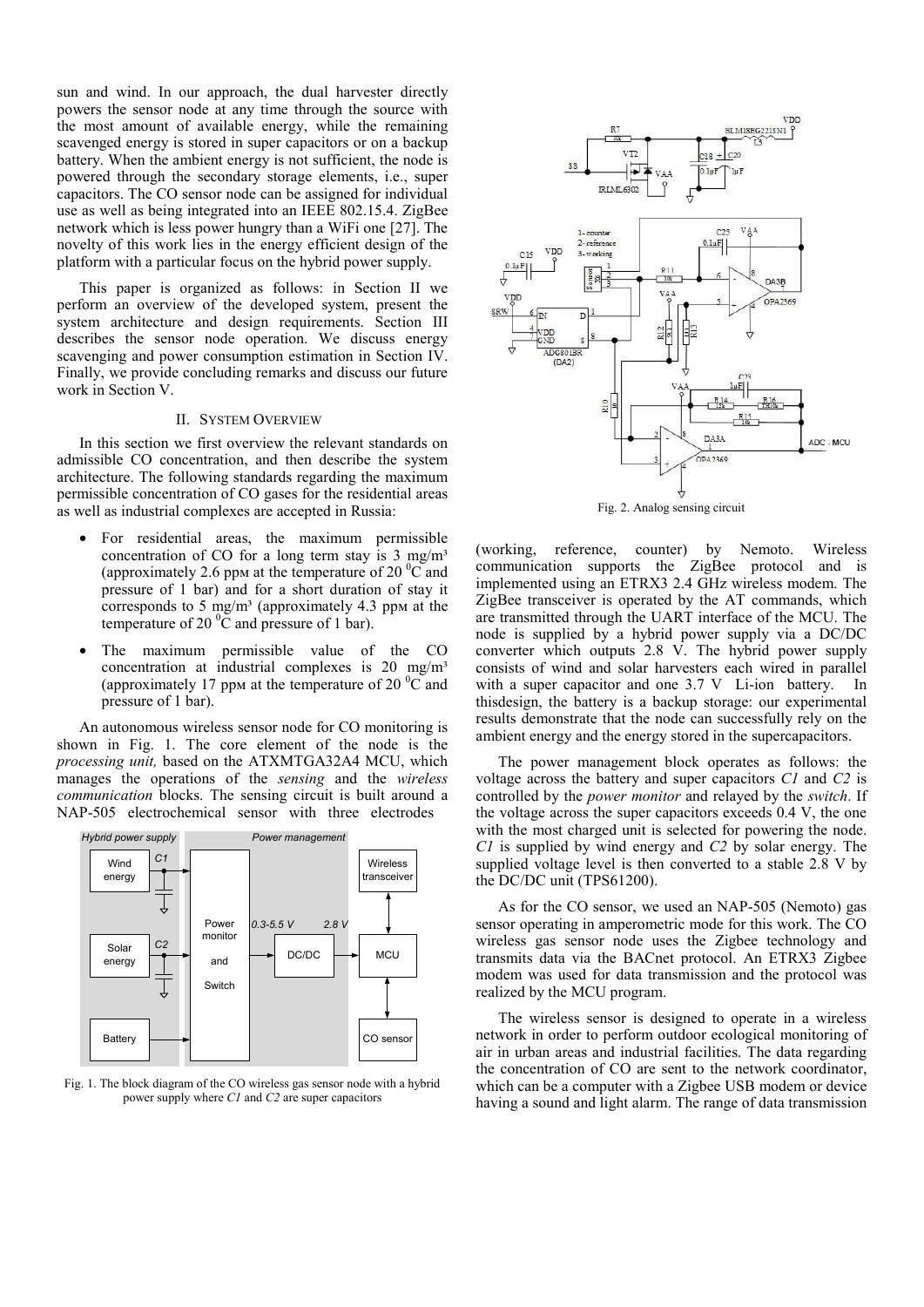depends on the antenna used and also the area in which the measurements are made. The range of transmission exceeds 300 m in open outdoor areas with an external antenna [26].

#### III. SENSOR NODE OPERATION

In order to increase the autonomous operation of the sensor node we implement a periodic CO gas measurement, i.e., there are three modes of operation which are *data measurement*, *data transfer* and *sleep*. We discuss them in this section.

# *A. Sensing Circuit*

The sensing circuit of the node is shown in Fig. 2. It is a modified version of the sensing circuit recommended by Nemoto [19]. Our solution enables to carry out periodic measurements by switching the circuit on and off. When no measurement is conducted, the power supply is turned off by using MOSFET VT2 (IRLML6032). In order to connect the electrodes, we use an analogue switch DA2 (ADG801) instead of an FET transistor used in the Nemoto design.

The measuring parameter (voltage) is at *output 1* of amplifier DA3A (OPA 2369). This voltage is supplied to the MCU for detecting the concentration of the CO gas.

At normal conditions, a 1–2 minute time interval is required for the stabilization of the output voltage of the CO gas sensor after coming out of sleep mode. Therefore, the duration of the measurements shall be no less than 2 minutes. However, if the working and reference electrodes are connected during the sleep mode the stabilization period is reduced up to 10 seconds. During the remaining time, the MCU switches the sensor to sleep mode due to power saving reasons for a specified period. The management of the operation mode of the sensor is performed by the analogue switch DA2 and MOSFET VT2. The MOSFET is connected to the MCU inputoutput line (SS line) and the transition between active and sleep modes of the measuring circuit is provided. In sleep mode, this MOSFET is closed and there is no VAA voltage. In this case, the voltage at output 1 (ADC - MCU) is also zero. The analogue switch provides a stable voltage at output 1 (ADC–MCU) when the measuring circuit is shifted between active and sleep operation modes.

#### *B. Measurement Procedure*

The operation principle of the sensor is based on applying a certain amount of potential difference corresponding to oxidation or reduction of the substance to be detected. The amount of current in the cell is proportional to the concentration of the substance.

In order to carry out precise amperometric measurements, three electrodes are used in the electrochemical sensor: working, counter and reference ones. The reference voltage is necessary to support a stable voltage between working electrodes. The gas penetrates into a permeable membrane as well as a carbon filter, which removes all gases except carbon monoxide. The reaction takes place at the three phase boundary of electrolyte, gas and catalyst. As a result of the CO oxidation in the sensor, current flows. The results of this experiment conducted at normal conditions are shown in Fig. 3. The CO gas was injected into a measuring chamber in which the sensor was located. The CO concentration was



Fig. 3. Curve showing sensor response (output current) w.r.t. CO concentration

varied as can be seen in Fig. 3.

The sensor node is designed to detect CO using two thresholds (see Fig. 3), set to  $\overline{T}_1 = 5$  mg/m<sup>3</sup> and  $T_2 = 20$  mg/m<sup>3</sup>, respectively, and stored in MCU memory. The mentioned thresholds can also be changed within the program. If the detected concentration is less than  $T_1$  – the sensor node goes to sleep mode; if the concentration is between  $T_1$  and  $T_2$  – a local sound alarm announces the increased CO concentration; finally, if the concentration is higher than  $T_2$  – the node transmits an alarm message to an operator via the network coordinator. As a result, the operator can (de)activate an actuator, e.g., a gas valve, to avoid potentially dangerous situations.

The CO measurements are performed periodically according to the following algorithm. Most of the time, the sensor is in sleep mode, during which no measurements occur. During this time, the working and reference electrodes are connected. When a measurement is required, the MCU comes out of sleep mode and powers the sensor. At the same time, the working and reference electrodes are disconnected, and transient signals can be observed at the output. In this case, as specified earlier, the stabilization of the output voltage is carried out within 10 seconds after the power is on. In order to decrease energy consumption within this time, the MCU goes again into sleep mode. Then, the MCU wakes up and the measurements of the CO concentration is performed and, if thresholds are exceeded, the data is sent to the sensor network coordinator. The measurements of the CO concentration are performed every minute during which the microcontroller wakes up. In this process, the working and reference electrodes still remain disconnected. When the measurements are over, the MCU connects the working and reference electrodes and switches the sensor node to sleep mode. Actually, the MCU is in energy saving mode almost the entire time, except when the measurements are performed or during the transceiver activation. During the data transfer time, the main consumer of energy is the transceiver. It is necessary to note that if the concentration of the CO gas is less than the defined thresholds, there is no need to send data to the network coordinator and this in turn decreases the power consumption.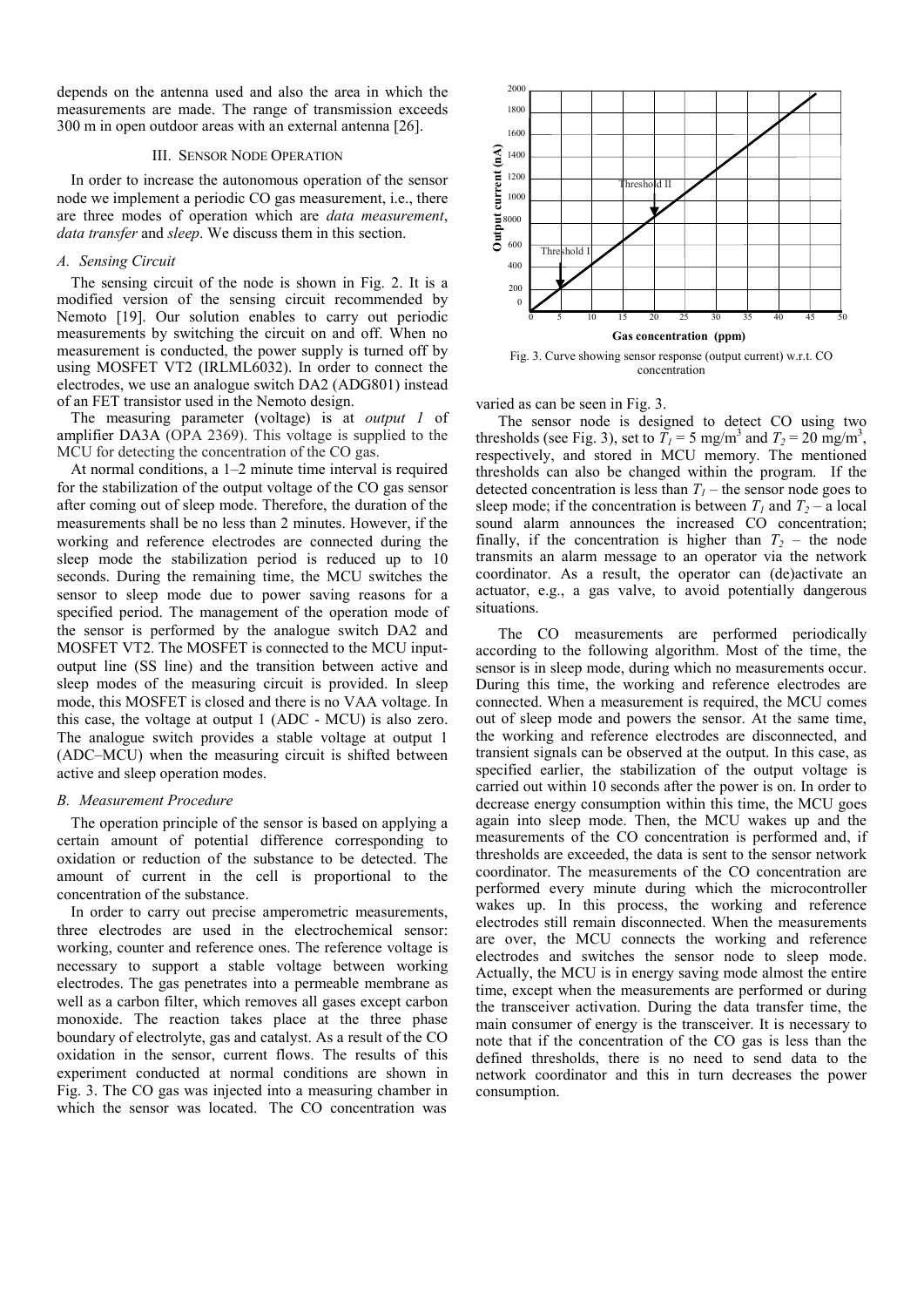

Fig. 4. Current consumption of sensor node (average current consumption is 43.49 mA within 0.28 s)

Fig. 4 illustrates the current consumption during the CO measurement and data transfer to the network coordinator. The peak of current consumption is observed when data is received or transmitted. The current peak associated with connecting or disconnecting working and reference electrodes is not visible at this time scale since the switching time takes place in milliseconds. It can be seen from Fig. 4 that the main power consumption periods are caused by the operation of the modem. The average current consumption during the data transfer time is 43.49 mA within 0.28 s (Fig. 4). Therefore, one measurement and consequent data transmission within one cycle, i.e., 1 minute, results in 0.2 mA of average current consumption. Using one 3.7 V 3200 mAh Li-ion AA-type battery, the node can operate 21 month. The sensor node for CO monitoring proposed in this work improves the power consumption of the state-of-the-art platforms [7][10][20] up to three times depending on the measurement procedure and the period of measurements.

## IV. ENERGY SCAVENGING

Since green sources of energy have an intermittent nature, a robust model is needed in order to provide a more stable operation of the sensor node. One of the ideas to address this issue is the use of hybrid models which include more than one energy source for the sensor. As for the ambient energy sources, we use solar and wind energy harvesters due to their availability in most outdoor conditions and sufficient amount of power generated at their output.

A wireless sensor node with energy scavenging technology requires a buffer to store the harvested energy. The energy buffer allows the system to be supplied even if the ambient source is unavailable at the moment when the system is in operation. In our work, we use a battery and two super capacitors. Each super capacitor is wired in parallel with the harvesters. The super capacitors are manufactured by KEMET with a nominal capacity of 100 F and a voltage of 2.7 V. The solar cell power is approximately 2 W at 1.5 A (short circuit current  $I_{sc} = 0.9$  A and open-circuit voltage  $U_{oc} = 2.2$  V). A small wind turbine provides a maximum open circuit voltage and short circuit current of 2.2 V and 27 mA at a wind speed of 4.3 m/s respectively.



Fig.5. Prototype of the wireless sensor node for CO monitoring

The battery is used only as a backup energy storage. Changing from battery to energy harvesting sources takes place when the amount of voltage in the super capacitors is above 400 mV. The prototype of the sensor node is shown in Fig. 5.

Since the main task designated for the gas sensor node is to monitor the CO concentration, it is necessary to provide a continuous operation of the sensor node even in cases when the amount of energy provided by the harvesting sources is not enough to power the sensor node. Therefore, the battery can be used as a complementary system for powering the sensor node. Each super capacitor stores energy independently as a result of which it will be possible to store and use the energy from each source with maximum efficiency.

The energy stored in the super capacitor is given by the following equation:

$$
W = C / 2 \cdot \left( V_{\text{max}}^2 - V_{\text{min}}^2 \right) \tag{1}
$$

where  $V_{max}$ ,  $V_{min}$  are maximum (2.7 V) and minimum (0.4 V) voltage, respectively, and *C* is the capacity. The result is 358 J or 0.1 Wh.

Therefore, the energy of a super capacitor which is completely charged is enough for the operation of the wireless gas sensor for about 150 hours. Since we use two super capacitors, the operation time of the sensor node based on energy harvesting is around 300 hours when fully charged, without the need of further energy from the ambient sources.

Hybrid energy scavenging is indeed considered as a technology which can potentially ensure the 'perpetual' operation of WSN and has become popular recently [21][22]. The prototypes have evolved from lab ones [23] to real deployments [24], e.g., for structural health monitoring. However, more research efforts are still required in this field to study hybrid structures in more detail, analyze their pros and cons, potential applications and real world deployments.

## V. CONCLUSION

In this work, we have presented a CO wireless gas sensor with a hybrid power supply which takes its energy from solar and wind ambient sources. The sensor node can be applied for outdoor monitoring in urban areas and industrial facilities. The